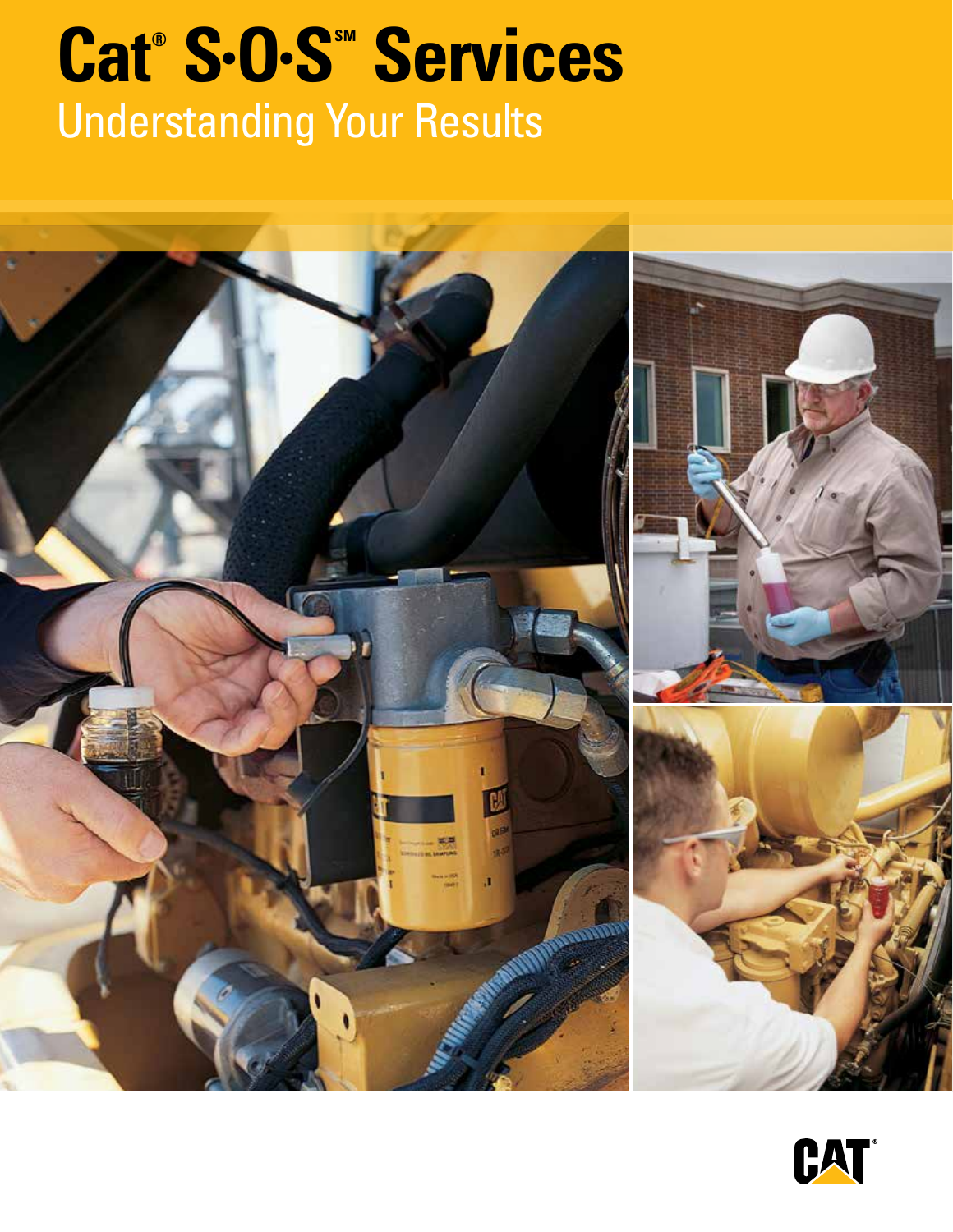# **Contents**

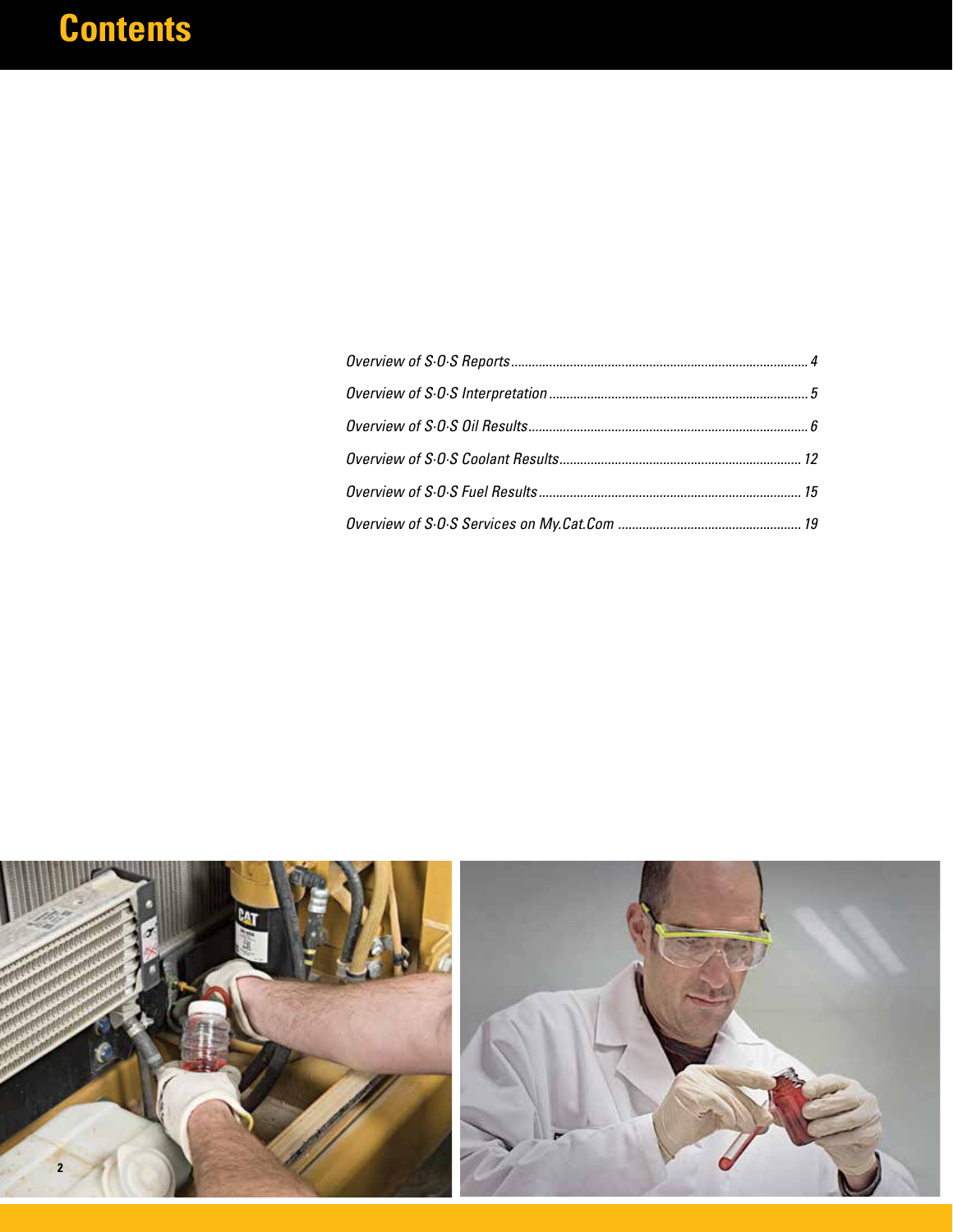# **Committed to keeping your equipment moving**

Like all Cat® Dealer services, the S-O-S<sup>SM</sup> Services program is a mutual commitment to protect the performance and value built into your Cat equipment. The S•O•S Services program offers you valuable resources for better equipment management. Working together with your Cat Dealer, you can take the simple process of fluid sampling and combine it with state-of-the-art analysis and clear, easy-to-understand reporting to create not only optimized machine performance, but also improved cost control.

As your local Cat Dealer, we back up our fluid analysis with our reputation for excellence and the expertise of trained Analysts. Enrolling in the S•O•S Services program is your assurance that you'll get accurate analysis. Only your Cat Dealer S•O•S Analysts have access to the expertise of Caterpillar design specifications and engineers. The S•O•S lab completes testing quickly and provides comprehensive maintenance advice in easy to understand feedback. Make the commitment and get the benefits of working with the people who know your Cat equipment best.

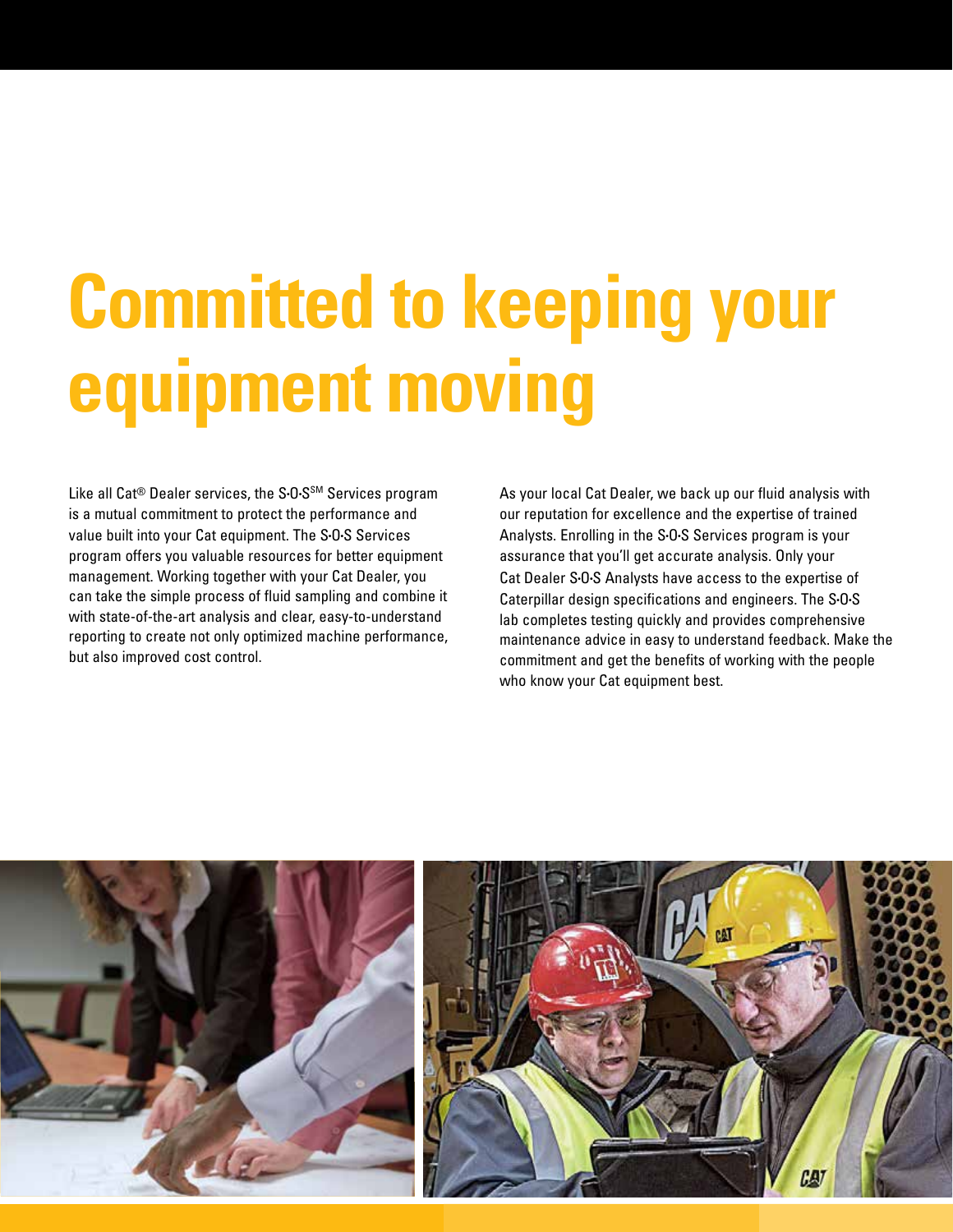# **S•O•S Report**

# **Overview of S•O•S Reports**

### **Sections of an S•O•S report:**

#### **Label information**

Label information is the data supplied by you, either by preregistration or on the sample label. This type of information may include but is not limited to:

- Company name
- Serial number of equipment and compartment
- Equipment and component model
- Equipment manufacturer and component manufacturer
- Equipment hours and component hours
- Equipment number
- Compartment
- Fluid hours
- Fluid brand
- Fluid weight/type
- Job site
- Notes and miscellaneous information

Label information is used to register your sample into a database. This allows the S·O·S sample history to be displayed on the report. Label information also provides key data needed by our interpreters to make the best recommendations and evaluations of your S·O·S sample.

#### **Lab Control Number**

The Lab Control Number is a unique number the lab assigns to your sample. This number helps the lab track the sample through all of the analyses. Sample information in the database may be found using the lab control number or other label information.

#### **Overall Evaluation**

The overall evaluation is a color code indicating the urgency of any needed actions. This allows you to manage the S·O·S reports by exception. Review the red coded reports first since these are the most urgent. Next, review yellow coded reports. Review the green coded reports last.



#### **Interpretation**

The interpretation summarizes the findings of the S·O·S results and provides recommendations. Suggested actions may be to resample at a shortened time frame to verify findings or to monitor wear more closely.

#### **S·O·S Results**

The S·O·S results are listed in this section of the report. The test name and results will be listed individually. Elemental analysis will list each element individually and display the result. The test results will be explained in more detail in the next section of this guide.

#### **Explanation of Abbreviations**

The abbreviations used on the S·O·S report are explained at the bottom of the report.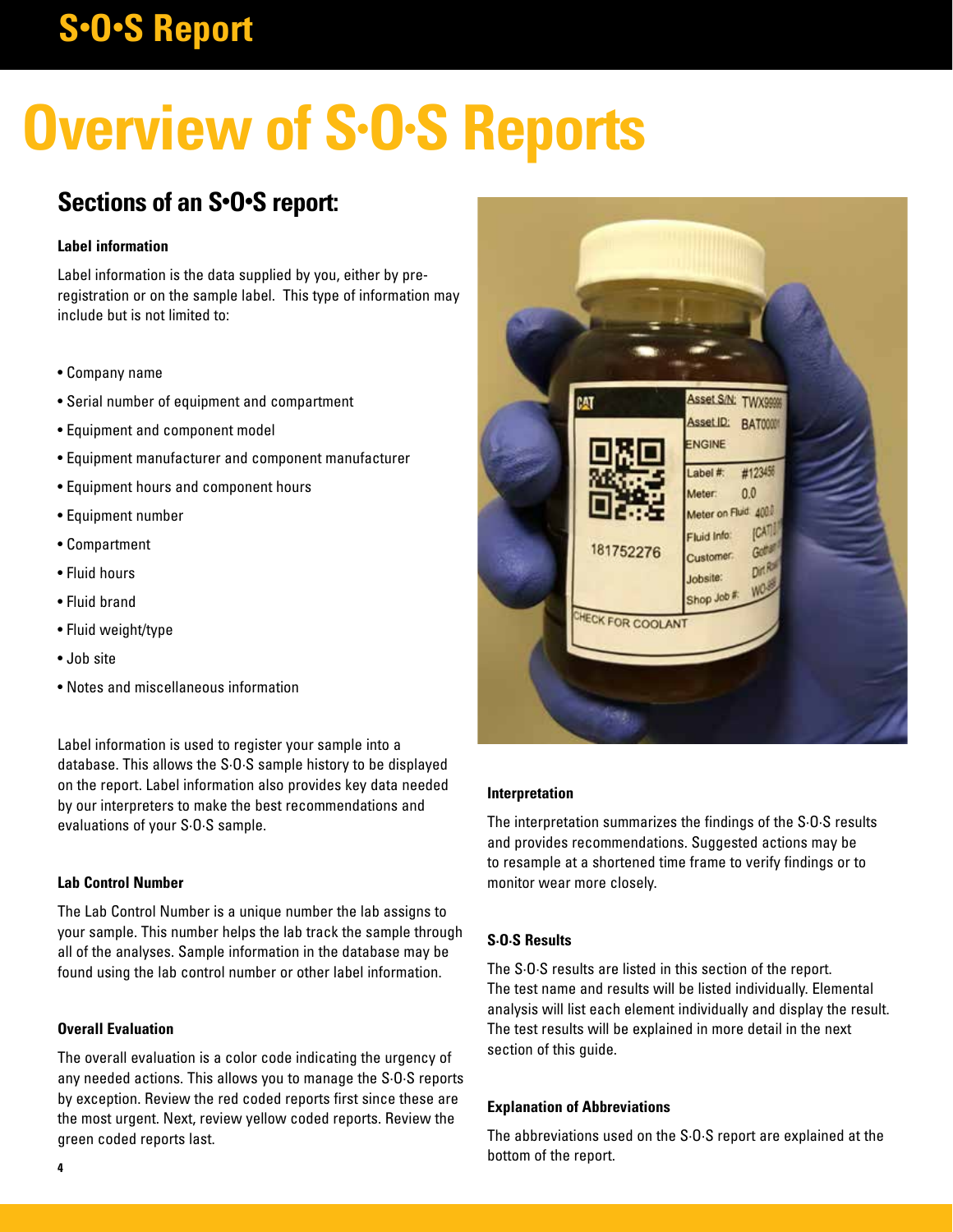# **S•O•S Interpretation**

# **Overview of S•O•S Interpretation**

#### **Trend**

Trend analysis provides the best indication of compartment health for oil samples. Trend analysis uses the historical oil sample results as the basis for normal test results. A trend is established by repeated oil sample results from the same compartment. Three to five oil samples are needed to establish a compartment trend. Oil hours and equipment hours must be correct for effective trend analysis. Therefore, all efforts should be made to correctly fill out the sample label. Sample results that deviate from the established trend may indicate a problem.

Trend analysis is not used for coolant and diesel fuel samples. Coolant and diesel fuel samples are analyzed using guidelines in the appropriate fluid recommendations guide.

### **Communication**

#### **Additional Samples**

Occasionally, an additional sample may be requested for several reasons:

- To more closely monitor a Yellow Alert condition
- To verify a concerning result from the previous sample
- To develop a trend
- To check for possible oil transfer between two compartments
- To measure carryover from oil changes
- If the scheduled sample did not contain enough oil to perform S·O·S analysis



#### **Follow-up Questions**

Sometimes more information is needed to clarify the S·O·S results. You may see some of the following questions:

- Did you change to a different oil brand and/or viscosity? Did you change to a different coolant brand or type?
- Did you change operators or maintenance personnel?
- Was there a recent field repair made to the machine?
- Have you changed maintenance procedures?
- Were there any changes in the overall job or machine application?

Your S·O·S Analyst will use your feedback to these types of questions, along with sample label information to improve the quality of the S·O·S report.

#### **Recommendations**

S·O·S report recommendations are specifically tailored to the compartment under analysis. Your S·O·S Analyst will evaluate all of the test results and look for correlation between these results. If an area of concern is discovered, your S·O·S Analyst will explain how the test results relate to each other and identify abnormalities. Your S·O·S Analyst may also suggest areas of the compartment to inspect. These inspections will often reveal an early problem, before it becomes a major failure.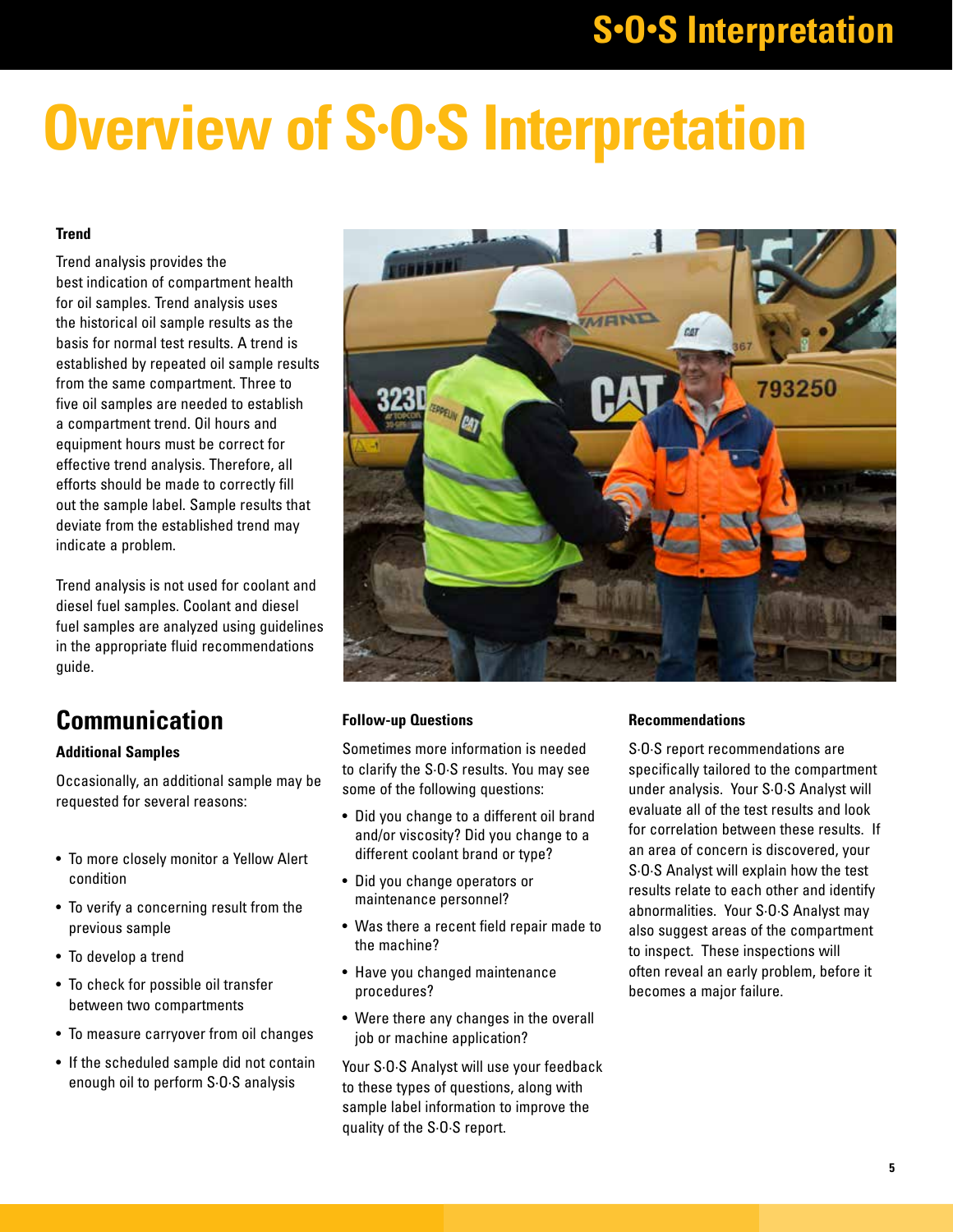# **Overview of S•O•S Oil Results**

### Know what the numbers mean and how to maximize your investment.



S.O.S<sup>SM</sup> Services are valuable management tools that can maximize your equipment life and productivity. At the same time operating costs and downtime can be reduced. During oil analysis four types of tests are performed on engine, hydraulic and drive train oils:

- Component Wear Rate
- Oil Condition
- Oil Contamination
- Oil Identification

Sample at consistent intervals to detect potential problems early.



|                                                                                      | of Frederic State Of                               |                               |                                   |                             |                                                      |
|--------------------------------------------------------------------------------------|----------------------------------------------------|-------------------------------|-----------------------------------|-----------------------------|------------------------------------------------------|
| n e del a                                                                            |                                                    |                               |                                   |                             |                                                      |
|                                                                                      |                                                    |                               |                                   |                             |                                                      |
| æ                                                                                    |                                                    |                               |                                   |                             |                                                      |
| 1449.9<br>-<br>œ<br>÷<br>14.4<br><b>DOM NO</b><br>×                                  |                                                    |                               |                                   |                             |                                                      |
| ä<br><b>MATE</b><br><b>Judited</b><br>u<br>$-1$<br><b>SIGHT</b><br>٠<br><b>NAMES</b> | 3133                                               | 4444.1                        | $-11$                             | $\sim$                      |                                                      |
| <b>MAX 22</b><br>٠<br>÷<br>m                                                         | an interesting<br>Tel: NASARAS                     | size.c<br>13.44414<br>$-4.8$  | $-9.806$<br><b>1014 (tars</b>     | $\sim$<br>٠<br>4.4          | 15 days<br><b>COLLANS</b>                            |
|                                                                                      | 4 44 444<br>To Mid-Tod<br>by 104, 208              | $+1.3$<br>summer four         | $-4 - 66$<br>. Winter<br>IT are   | $4 - 4$<br>4.4<br>s.<br>4.4 | $+$ and<br><b>Distance</b><br>$-101$ (mm)            |
|                                                                                      | By 170, 4414<br>By 10 L. Dat                       | $164.4 +$<br><b>NELL</b>      | $-14$ am<br><b>Life and</b>       | K.<br>6.2                   | $-1400$<br>Life said.                                |
|                                                                                      | Be III.ho                                          | 1413.3                        | 3,800                             | 3.3<br>×<br>s.c.            | $-7.244$<br>Life and                                 |
|                                                                                      | <b>B</b> Stevens                                   |                               |                                   |                             |                                                      |
| <b>SHOP ES HARA</b>                                                                  | <b>Bet July, Jose</b>                              | <b>JimLA</b><br>144.6         | 3127 MW<br>to any                 | 6.0                         | 11,000                                               |
|                                                                                      | 4 144.241<br>49-14039-1-120-2                      | Ident, Jr.<br>$-0.4$<br>٠     | 53,408<br>15,444                  | s.c.<br>54                  | ALL AGE<br><b>11 month</b>                           |
|                                                                                      | <b>ALCOHOL:</b><br>to tell the<br><b>Ri Incass</b> | America:<br>$+0.0$<br>$-44.3$ | <b>STOR AND</b><br>1.806<br>1.406 | $\sim$<br>$\sim$<br>5.0     | <b><i><u>STOR GAN</u></i></b><br>11 month<br>13 June |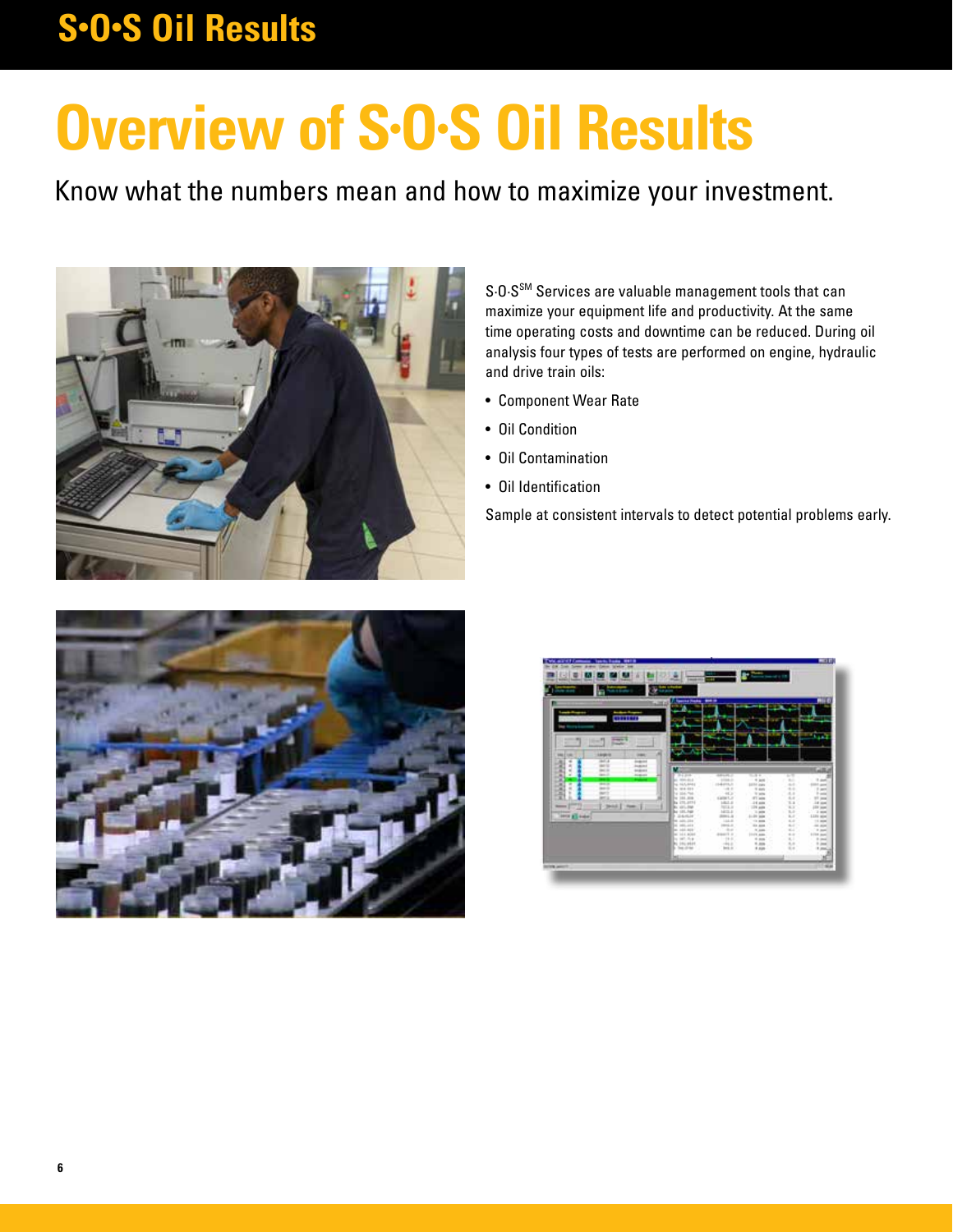### **Component Wear Rate**

Component wear rate analysis evaluates the wear taking place inside the lubricated compartment. Your S·O·S Analyst uses the results of elemental analysis and particle count tests to evaluate the wear. Trend analysis and proprietary wear tables are then used to determine if wear rates are normal or abnormal.

#### **Elemental Analysis**

Elemental Analysis detects wear elements, oil additive package elements, and the elemental constituents of some contaminants. This analysis can detect particles up to about 10 microns in size. The Elemental Analysis results are reported in parts per million, ppm.



### **What is ppm?**

Parts per million, or ppm, is used to express concentration of elements in oil or coolant. One particle of iron in 999,999 particles of oil or coolant is one ppm. Approximate examples of ppm:

**1 second in 11.5 days 1 drop of ink in 150 L (40 Gallons) of water**

### **Silicon and Aluminum in Dirt**

The primary constituents of dirt are minerals containing silicon and aluminum. The ratio of these two elements vary widely from place to place. Clay soils contain nearly as much aluminum as silicon. Skilled dealer interpreters know your local soil and have the best understanding of the combinations of elements in your samples.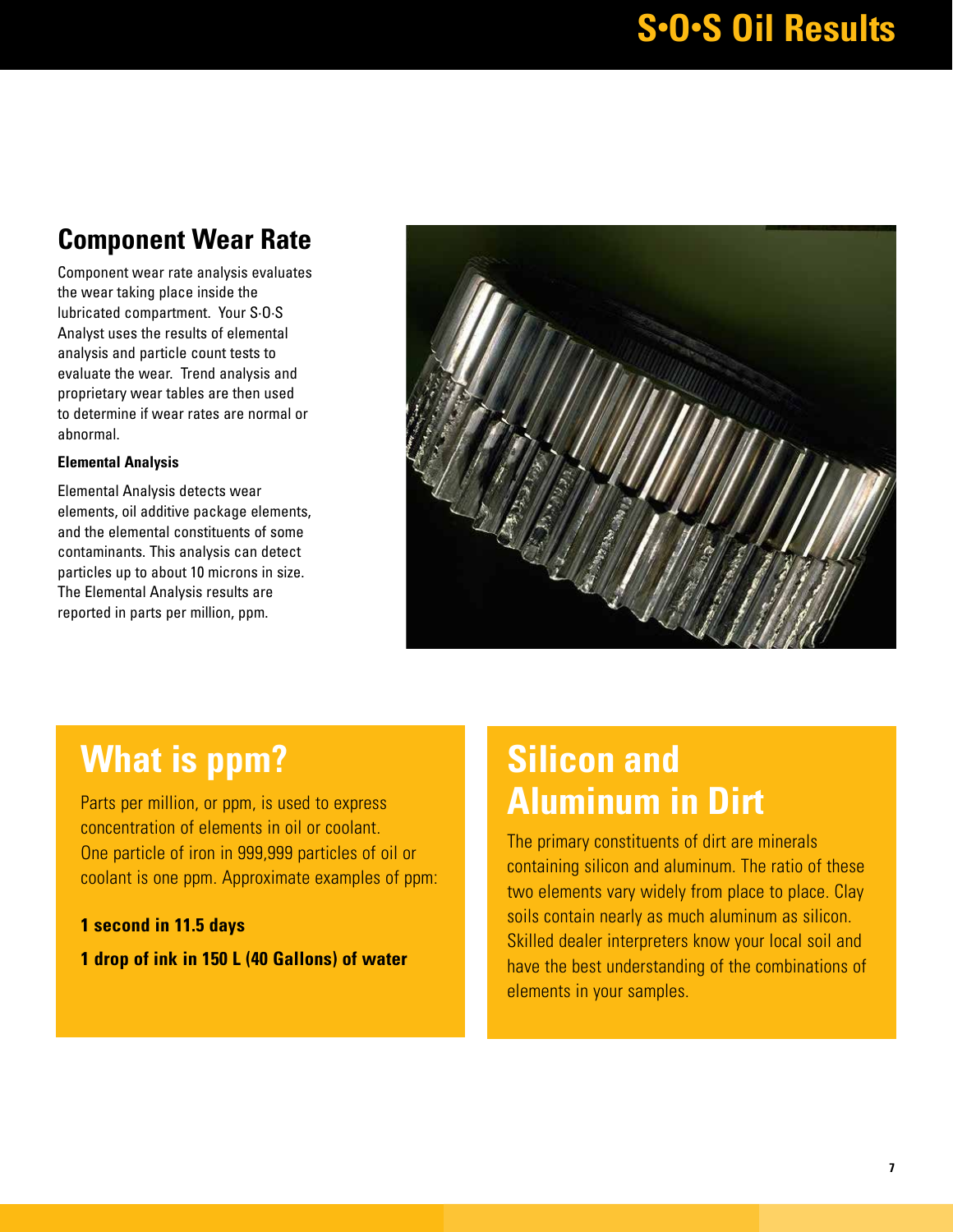|                                         | <b>Elevated Test Results</b>                        | <b>Possible Sources</b>                              |
|-----------------------------------------|-----------------------------------------------------|------------------------------------------------------|
| <b>Diesel Engines</b>                   | Iron, chrome                                        | Cylinder liners, piston rings                        |
|                                         | Iron, chrome, aluminum                              | Cylinder liners, piston rings, aluminum piston skirt |
|                                         | Lead, aluminum, iron                                | Lower rod and main bearings, crankshaft              |
|                                         | Sodium, potassium, copper                           | <b>Coolant contamination</b>                         |
|                                         | Silicon greater than aluminum, iron, lead           | Dirt, cylinder liners, piston rings, bearing overlay |
|                                         | Soot, iron, lead, chrome                            | Soot wear on cylinder liners, piston rings, bearings |
|                                         |                                                     |                                                      |
| <b>Powershift Transmissions</b>         | Silicon, iron                                       | Wet clutch friction material and separator plates    |
|                                         | Aluminum, copper, iron                              | Torque converter                                     |
|                                         | Copper greater than lead or tin                     | Bronze bushing or thrust washer                      |
|                                         |                                                     |                                                      |
| <b>Hydraulic &amp; Steering Systems</b> | Iron, chrome                                        | Cylinder & rod wear                                  |
|                                         | Silicon greater than aluminum, iron, chrome         | Dirt entry, pump wear, cylinder & rod wear           |
| <b>Differentials &amp; Final Drives</b> | Silicon greater than aluminum, iron, chrome, nickel | Dirt entry, gear wear, bearing wear                  |
|                                         | Copper greater than lead or tin                     | Bronze bushing or thrust washer                      |
|                                         |                                                     |                                                      |

#### **Particle Count**

Particle Count analysis is used to evaluate particles larger than 10 microns and nonmetallic particles. Particle Count results are listed as an ISO code and a channel count. The Particle Count channel counts are reported in counts per milliliter of sample (counts/mL). The ISO code is a summarization of the channel count results. An increase in ISO code values could indicate an increase in wear or the presence of contaminants. For more information about particle counts and ISO codes refer to PEGJ0045.

### **Oil Condition**

Oil Condition analysis is used to determine if the oil has degraded. Tests are done to look at the viscosity, oxidation, sulfation and nitration of the oil. All lubricated systems risk oxidation damage of the oil. Therefore, it is recommended that oil samples from all compartments be analyzed for oil condition. Your S·O·S Analyst uses established guidelines or trend analysis to determine if the oil has reached the end of its useful life.

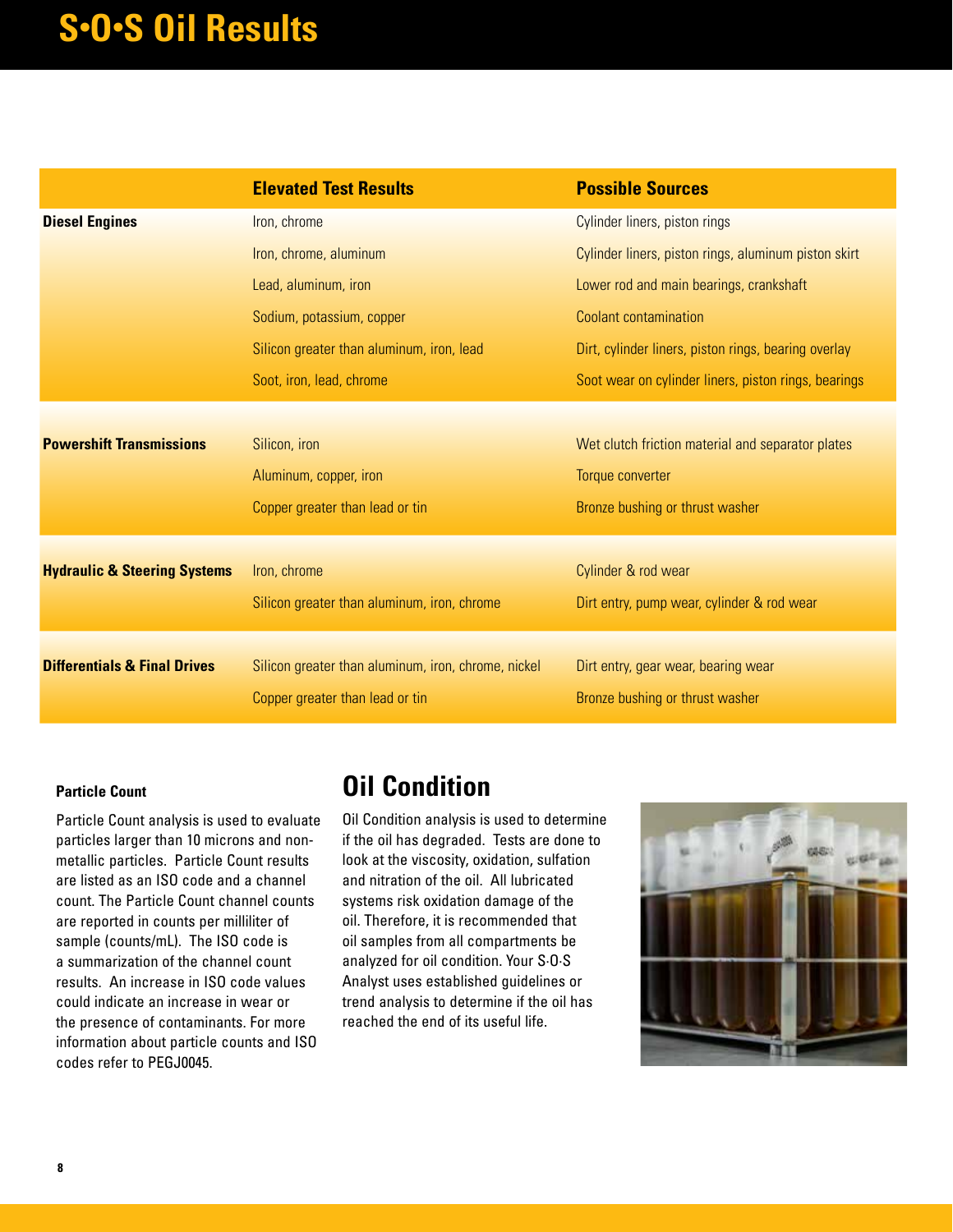

#### **Viscosity**

Viscosity is a temperature-dependent characteristic of lubricants that describes how the oil will flow. Viscosity is usually measured at 100 degrees Celsius. At high operating temperatures, a lubricant must be able to maintain appropriate film thickness. If the viscosity becomes too low, wear will occur within the compartment. If viscosity is too high, the oil will not flow to areas needing lubrication.

Many diesel engine oils are designed with multi-grade viscosity characteristics. At low ambient temperatures, multi-grade oils have a lower viscosity to provide start up protection. Appropriate oil viscosity is needed at low temperatures, or the oil will not flow quickly enough to parts needing lubrication. At normal operating temperatures, the multi-grade oils have a higher viscosity to protect moving parts.

#### **Oxidation**

Oxidation occurs in transmission, hydraulic, final drive and engine oils when oxygen molecules chemically join with the oil molecules. Oxidation causes:

- Increased viscosity
- Acid formation
- Deposit formation

In diesel engines, an oxidized lubricant will lose the ability to protect components; as a result, piston rings may stick, cylinder bore polishing may occur and valves may scuff or stick.

In hydraulic systems, oxidized lubricants will increase pump wear and damage control valves. Powershift transmissions will experience clutch slippage, and abnormal wear if the oil is oxidized.

#### **Sulfation**

Sulfur is present in diesel fuel. During combustion, fuel sulfur combines with water to form sulfuric acid. Modern diesel engine lubricants are designed to neutralize this acid. However, if these acids reach unacceptable levels, the lubricant will be degraded and corrosion will occur. This corrosion can attack:

- Valves
- Valve guides
- Piston rings
- Cylinder liners

#### **Nitration**

Nitration occurs in all engine oils, but is generally a problem only in natural gas engines. Nitrogen compounds from the combustion process increase oil viscosity and reduce lubricating ability. Nitration may result in:

- Oil filter plugging
- Piston deposits
- Valve deposits
- Crankcase deposits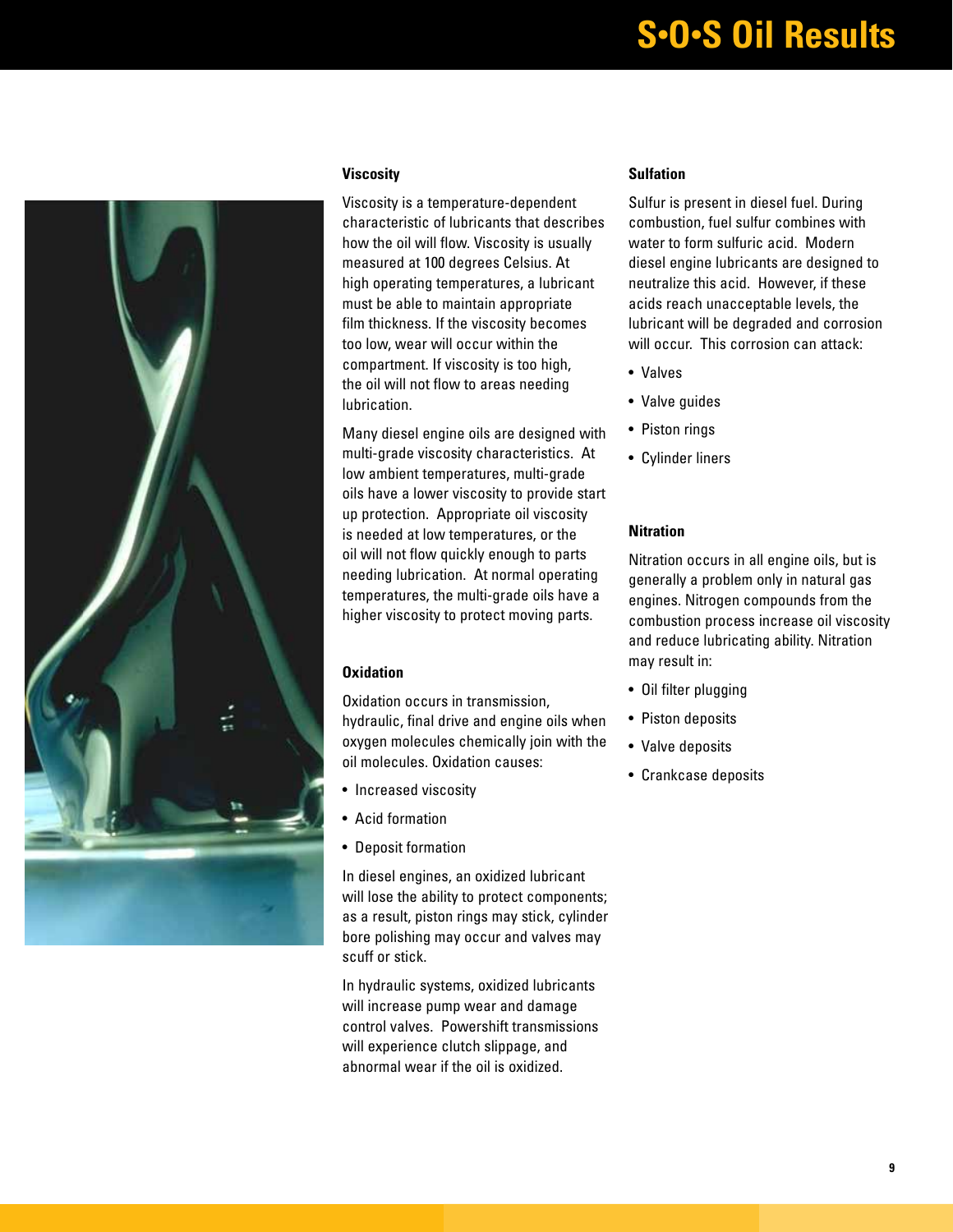

### **Oil Contamination**

Oil Contamination tests are performed to determine if anything harmful has entered the oil. This analysis relies on the results from the following tests: elemental analysis, soot, particle count, fuel dilution, water, and coolant. The S·O·S Services program has guidelines for the level of contamination allowed in the various compartments of a Cat machine. Elemental Analysis and Particle Count were discussed earlier in this guide please refer back if needed.

#### **Soot**

Soot is the insoluble residue of partially burned fuel. It is held in suspension by oil additives and causes engine oil to turn black. The soot particles are abrasive and cause engine wear.

Excessive soot levels will eventually overpower the engine oil additives. When this occurs, the soot particles will drop out of suspension and form larger particles. These larger soot particles will plug oil filters, form deposits, and increase oil viscosity. Eventually, engine wear will become abnormally high.

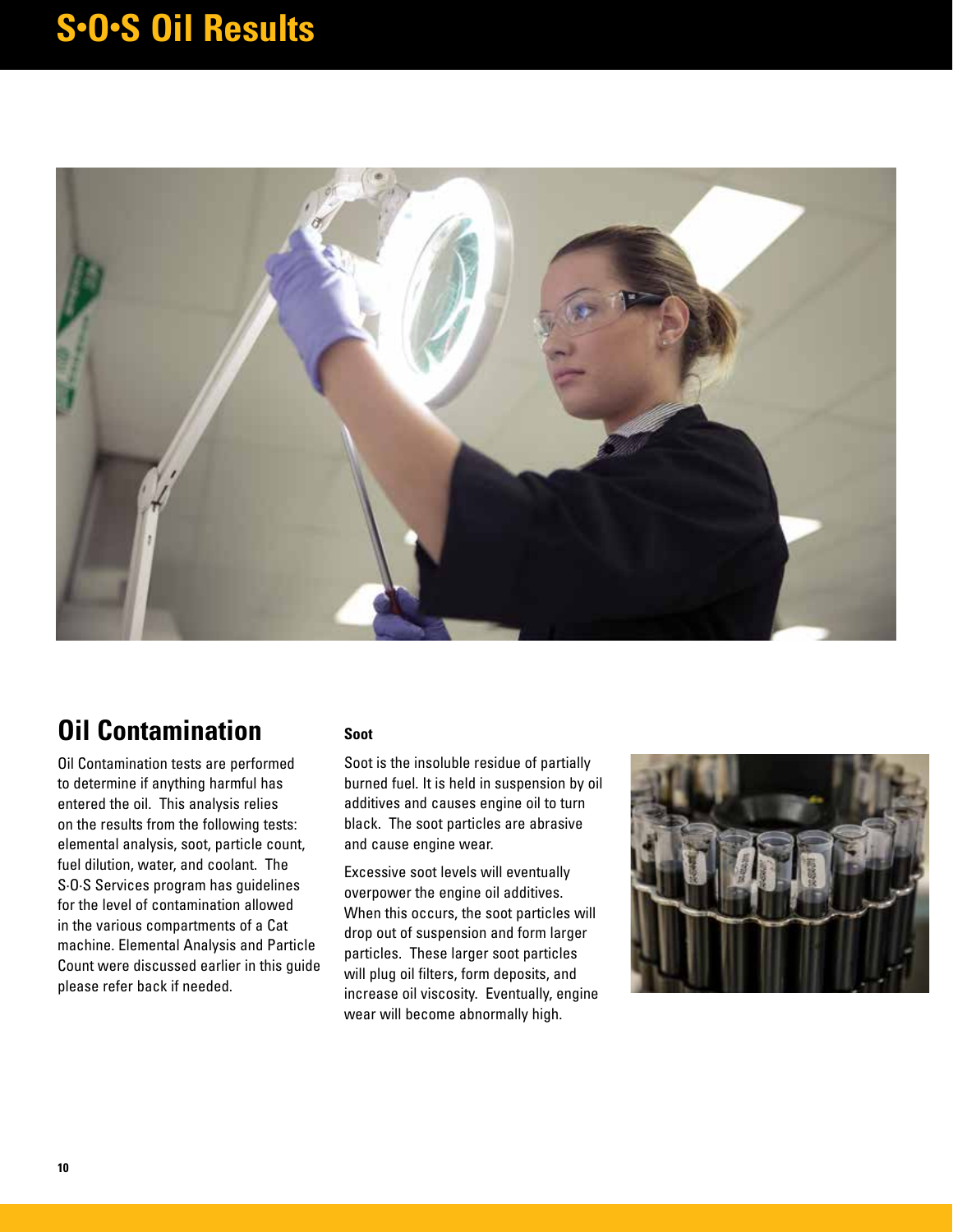

#### **Fuel Dilution**

Small amounts of fuel are detected in engine lubricants because of the combustion process and blow-by. The most significant problem associated with fuel dilution is low viscosity. Low viscosity and high operating temperatures can cause oil films to become dangerously thin. If the oil film does not have adequate thickness, moving parts may experience direct contact. This contact could result in scuffing or seizure of the moving parts,

and eventually a failure. If fuel dilution exceeds recommended levels, it is generally because of:

- Internal fuel line leaks
- Worn fuel injectors
- Failed fuel injector
- Extended idling
- Incorrect timing

S·O·S Services uses the viscosity test results and the fuel dilution test results to determine if fuel dilution is excessive.

Water may condense or leak into a compartment. Water can also be a result of pressure washing equipment. Equipment that operates in wet conditions may experience water in final drives and axles.

Water can cause corrosive wear and rusting in any compartment. Corrosive wear occurs when the water combines with compounds in the oil to form acids. Rusting can occur in areas above the oil level in sumps, where an oil film does not protect the metal. If large quantities of water enter a compartment, the oil and water mixture could create a thick sludge.

#### **Coolant**

Engine oil may become contaminated with coolant due to leaks from: oil cooler cores, internal coolant passages, and cylinder head gaskets. Hydraulic systems or transmissions, using oil-to-water coolers, may become contaminated with coolant. Coolant contamination will increase wear. High levels of coolant in the oil will produce sludge and total oil deterioration.

Your S·O·S Analyst uses elemental analysis to identify coolant leaks. This technique looks for traces of the coolant additives in the oil. In some cases, a separate test for glycol is used to further identify coolant entry.

### **Oil Identification**

Oil Identification is another very important part of the S·O·S oil analysis program. The wrong oil in a compartment can severely damage major components. Your S·O·S Analyst uses elemental analysis and viscosity results to identify key characteristics of the oils.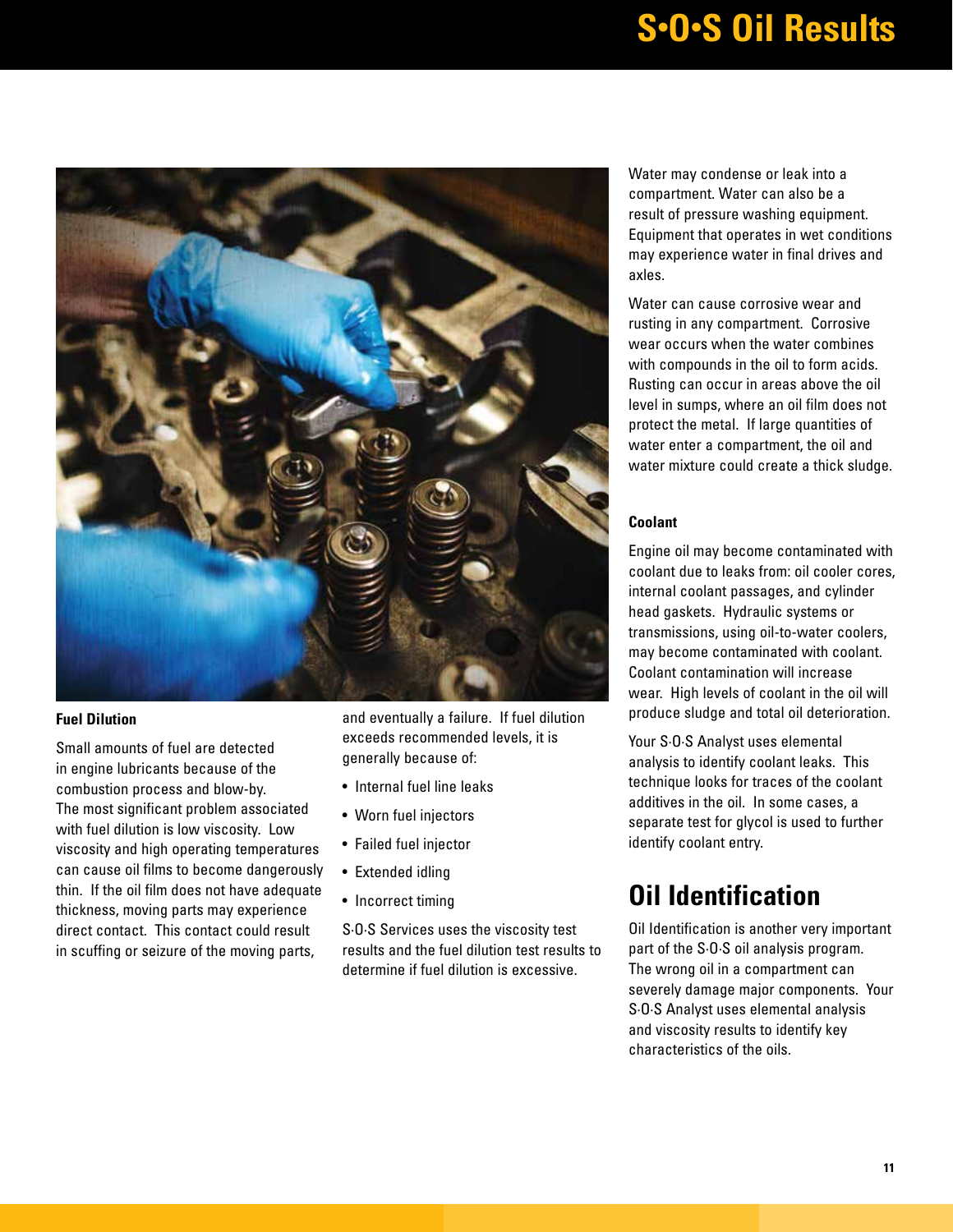## **S•O•S Coolant Results**

# **Overview of S•O•S Coolant Results**



Diesel engines are designed to operate at higher temperatures and higher energy levels than in the past. Today's heavy-duty diesels produce a tremendous amount of power from a small package. Cooling systems have to absorb more heat with smaller cooling systems and less coolant. A cooling system may also be transferring heat away from turbochargers, transmissions, hydraulic systems and other equipment components. In addition, used coolant disposal requirements have become more stringent and expensive. You may be extending coolant drain intervals, recycling coolants or reconditioning coolants to reduce the disposal costs. For all of these reasons, S·O·S coolant analysis is highly recommended to achieve optimum performance and the full life designed into today's machines and engines. Four types of analysis are performed during coolant testing:

- Coolant Type
- Boil and Freeze Protection
- Coolant Condition
- Coolant Contamination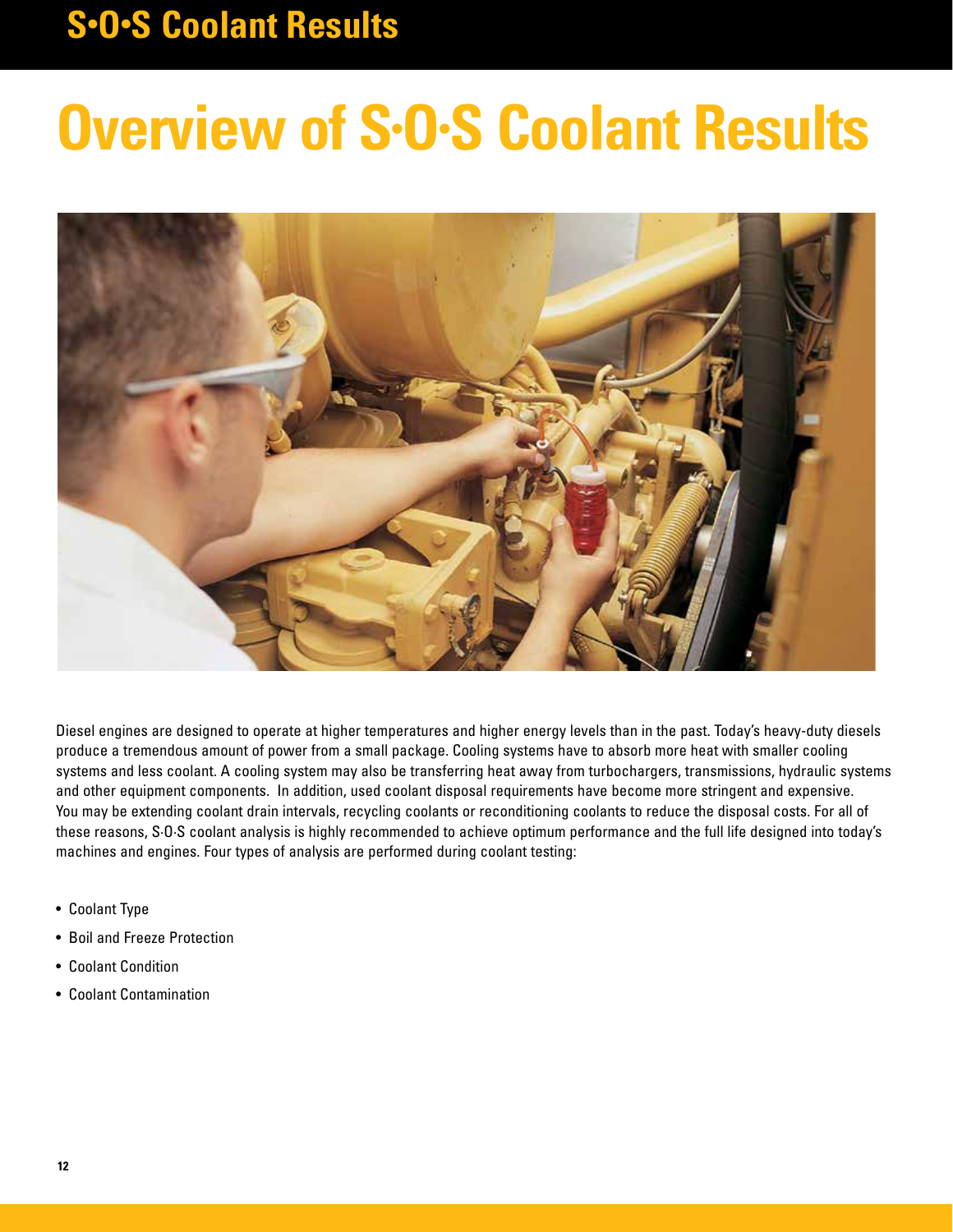### **Level 1 Coolant Analysis**

### **Coolant Type**

There are many different coolant choices on the market today. These coolants provide cooling system protection using different chemistries. Your S·O·S Analyst uses label information and color to determine type of coolant. This is one reason it is important to provide as much information on the coolant sample label as possible.

### **Boil and Freeze Protection**

Ensuring the correct boiling and freezing point is important, no matter what climate the engine or equipment operates. Your S·O·S Analysts use Percent Glycol, Boiling Point and Freezing Point to monitor the ability of the coolant to provide adequate protection.

#### **Percent Glycol**

Glycol is the active ingredient of most engine coolants. Glycol solutions provide these benefits when used in a cooling system:

- Increases the boiling point of the coolant
- Decreases the freezing point of the coolant
- Reduces ability of coolant to cause corrosion wear



Too much or too little glycol will reduce the coolant's ability to provide protection to the cooling system. Heat transfer is affected by glycol concentration. Excessive levels of glycol will reduce heat transfer. Freezing Point and Boiling Point are calculated from Percent Glycol.

### **Coolant Condition**

Coolant Condition tests consider the health of the coolant. Tests are performed to look at pH, conductivity, nitrite, solids, odor, color and appearance.

#### **pH**

pH is a description of the coolant's acidity or alkalinity. When the coolant pH becomes too acidic (too low), the coolant system may experience increased wear. If the coolant pH is too alkaline (too high), possible coolant contamination has occurred.

#### **Conductivity**

Conductivity is the ability of the coolant to conduct an electrical current. Improper grounding and some marine applications make this an important characteristic to monitor. In addition, conductivity is used to monitor contamination levels of the cooling system.

#### **Nitrite**

Nitrite is a coolant additive that protects piston liners from cavitation erosion and corrosion. Nitrite is depleted during the process of protection and is an especially key component to monitor for conventional coolants.

#### **Physical Inspection**

Tests like odor, appearance, color, and precipitate are all physical descriptions of the sample. These physical inspections provide information about the general condition of the coolant, and may provide information on contamination.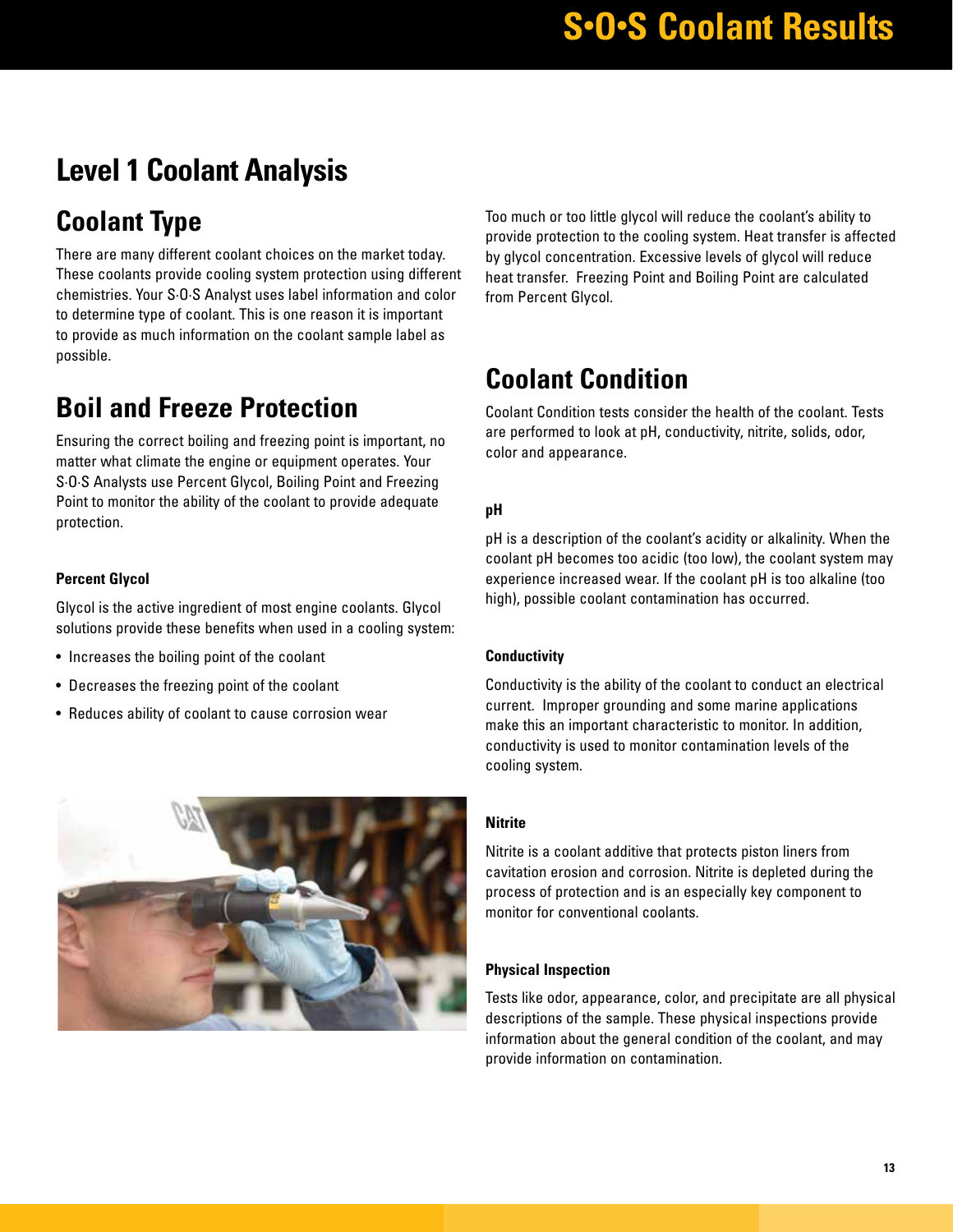### **Coolant Contamination**

Coolant Contamination tests are performed to determine if anything harmful has entered the coolant. This analysis relies on the results from the following tests: pH, conductivity, foam, odor, oil or fuel presence. The S·O·S Services program has guidelines for the level of contamination allowed. Please refer to the earlier description of pH, conductivity and odor.

#### **Cooling System Health - Level 1**

Level 1 Coolant Analysis provides information regarding the erosion and corrosion levels and possible system health issues such as overheating, stray current, air entry, and exhaust gas entry. Corrosion and erosion levels are monitored by elemental analysis. The elements monitored include: aluminum (AI), copper (Cu), iron (Fe), lead (Pb), tin (Sn), and zinc (Zn). This analysis can detect particles up to 10 microns in size. The elemental analysis results are reported in parts per million, ppm. The presence of contaminants may cause increased corrosion and erosion levels.

#### **Foam**

The Foam test evaluates the coolants ability to entrain air. Entrained air reduces the heat transfer ability of coolant. Formation of foam may indicate the coolant has been contaminated or may indicate the defoamants have degraded.

#### **Oil or Fuel Presence**

The presence of oil or fuel will greatly interfere with heat transfer. These contaminants are difficult to clean from cooling system passages. Your S·O·S Analyst may question sampling technique if oil or fuel is detected. Using the same vacuum pump for oil sampling and coolant sampling will contaminate the samples. Oil compartments may indicate coolant contamination and coolant samples will indicate oil contamination. It is important to follow good sampling techniques. See PEGJ0047.

### **Level 2 Coolant Analysis**

Level 2 Coolant Analysis is a more extensive chemical evaluation of the coolant and the overall condition of the cooling system. Level 2 includes Level 1 tests and has additional categories of results like coolant chemistry, cooling system health and water quality.

#### **Coolant Chemistry**

Level 2 Coolant Analysis provides additional information on the additives commonly found in extended life and conventional coolants. The most common extended life coolant additives include several organic acid compounds that are detected through this analysis. Common conventional coolant additives detected are nitrate, phosphates, borates and silicates. Knowing the levels of these additives can help better identify if an extended life or conventional coolant is being used and allow appropriate recommendations regarding additions of extender and SCA to be communicated. Additionally, this analysis can provide a better understanding of the maintenance intervals and overall coolant health. Level 2 Coolant Analysis may also identify improper mixing of conventional and extended life products as well as the use of recycled coolant.

#### **Cooling System Health - Level 2**

Level 2 Coolant Analysis also monitors for the presence of additional contaminants that cannot be detected through Level 1 Coolant Analysis alone. These additional contaminants include glycolate, chloride, and sulfate. Glycolate, a breakdown product of glycol, is acidic and accelerated formation of glycolate may indicate a cooling system issue such as air entry or overheating. Chloride can enters the system through the use of a poor quality source water, road salt, or seawater. Sulfate may indicate softened water was used in the cooling system or it may indicate blowby.

#### **Water Quality**

Hard water contributes to scale and deposits within the cooling system. Scaling and deposits can reduce heat transfer by 40%. A layer of scale 1.6 mm (1/16") thick has the same insulating potential as approximately 101 mm (4") of cast iron. Chloride and sulfate are also monitored to ensure that quality source water is being used. The presence of these contaminants can create a corrosive environment in the cooling system.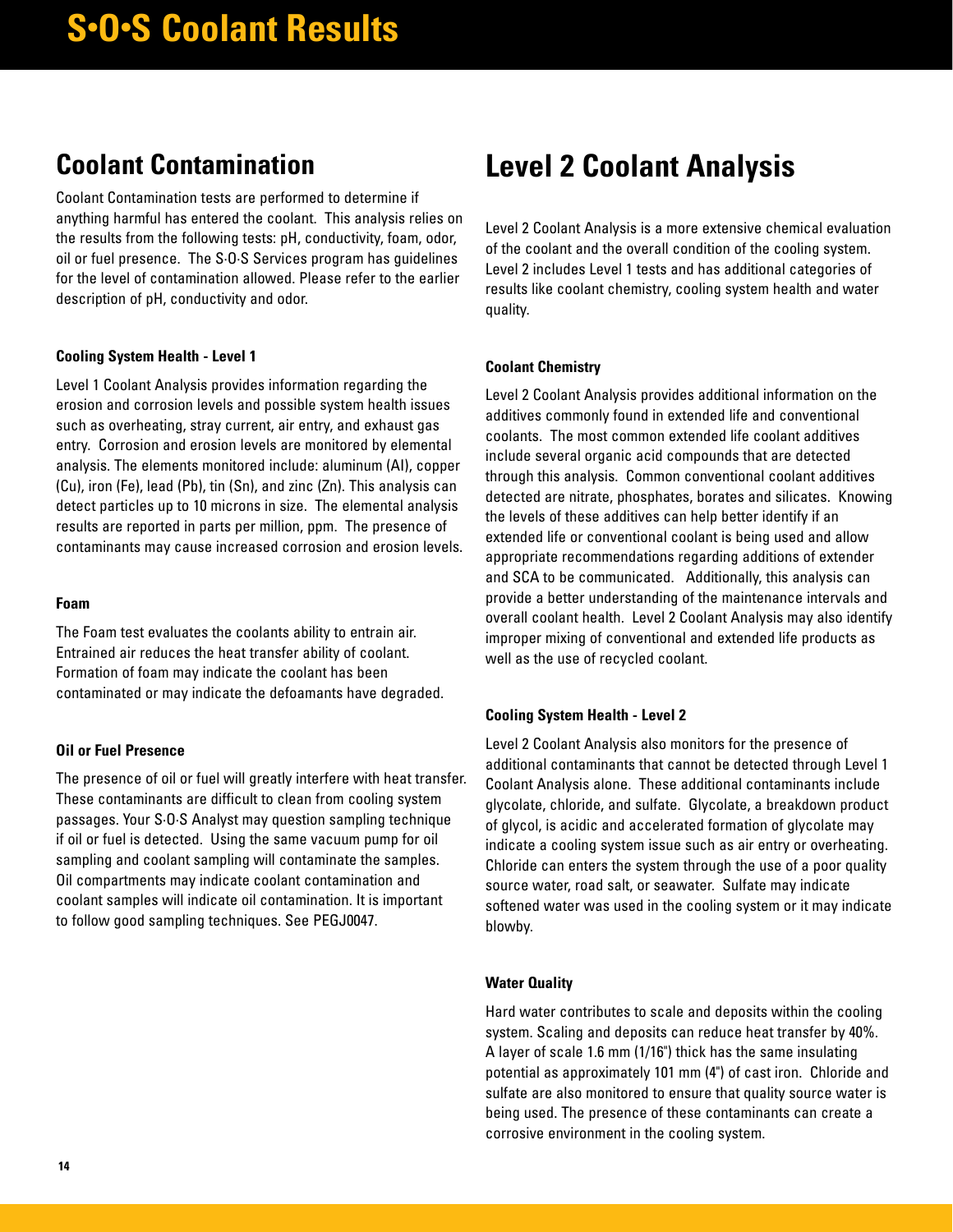# **Overview of S•O•S Fuel Results**

The three main functions of diesel fuel in current fuel systems is to provide energy from the combustion process, remove heat from the fuel system components, and provide lubrication to plungers, barrels and injectors. When reviewing fuel analysis results, only one question needs to be answered: Do the fuel analysis results meet the requirements of the applicable Cat Fluids Recommendation Guide? If the fuel does not meet these requirements, there are several common problems that can exist including:

- Filter plugging
- Hard starting
- Deposits
- Corrosive/Abrasive/Adhesive wear
- Low power

The tests provided by S·O·S Services Fuel Analysis identify the characteristics of the diesel fuel that may contribute to the common fuel system problems. These tests include:

- Biodiesel Content
- Cetane Index
- Cloud Point
- Cold Filter Plugging Point
- Density
- Distillation Curve
- Elemental Analysis
- Flash Point
- Microbial Growth
- Oxidation Stability
- Particle Count
- Pour Point
- Sulfur Content
- Viscosity
- Water Content

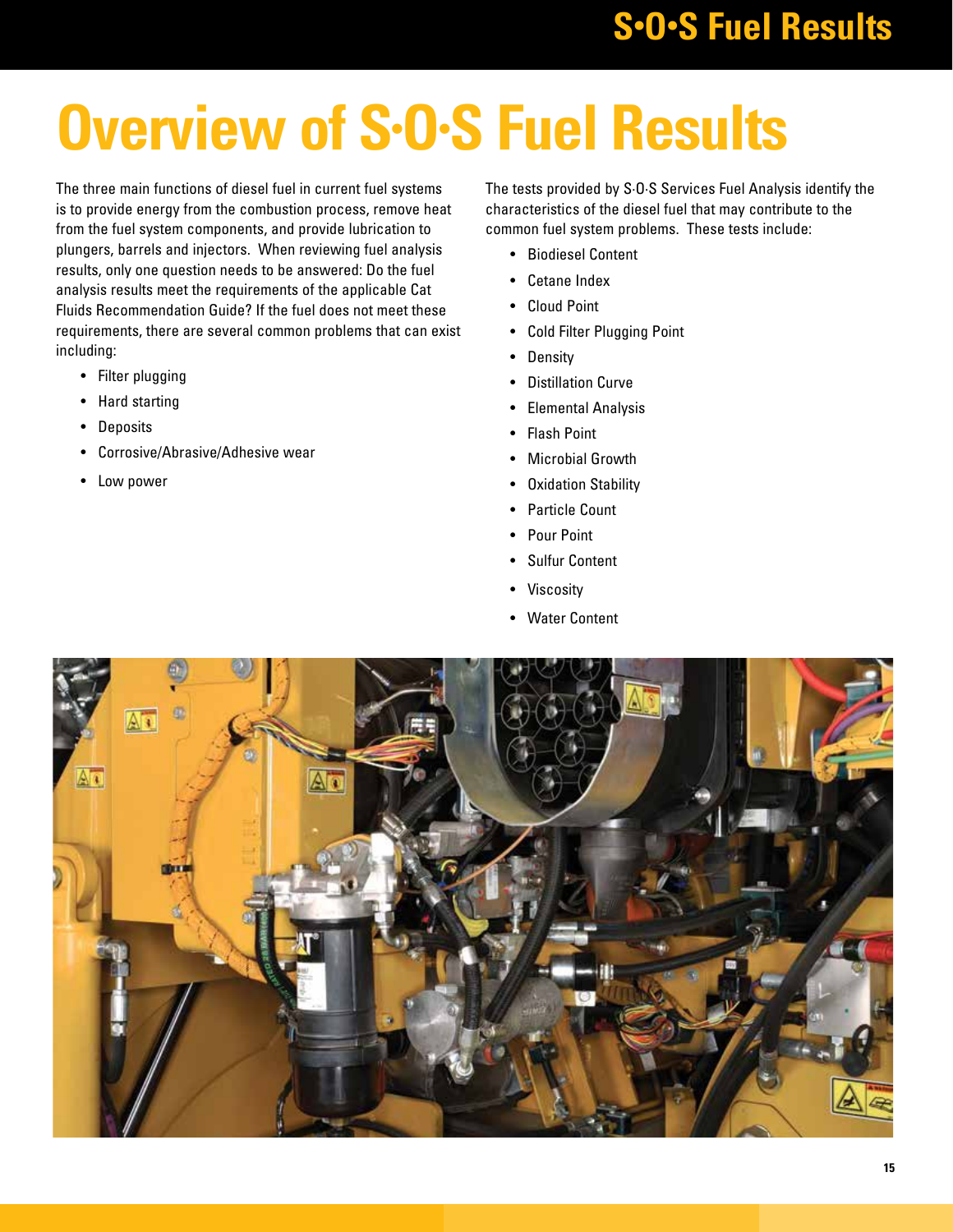#### **Biodiesel Content**

Biodiesel is a diesel fuel replacement made from vegetable oils, animal fat, and waste cooking oil. The raw oils or animal fats are chemically processed (esterified) to form a fatty acid methyl ester (referred to as FAME). In order to use any of the oils or fats listed above as fuel, the oil or fat must be esterified and the water and contaminants removed. Fuel made of 100 percent FAME is generally referred to as B100 biodiesel or neat biodiesel. Biodiesel can be blended with distillate diesel fuel. The blends can be used as fuel. An example of a blended fuel would be B20, which is 20 percent biodiesel and 80 percent diesel fuel by volume. The use of biodiesel in Cat equipment must follow the recommendations listed in "Caterpillar Specifications for Biodiesel Fuel" which are noted in SEBU6250. Using biodiesel blends that do not follow these specifications can lead to problems with filter plugging, hard starting, deposits, corrosive or abrasive wear, and low machine power. Biodiesel content is reported as a percentage.

#### **Cetane Index**

The cetane number of the fuel affects an engine's ability to start and the interval of time before the engine runs smoothly. Generally, an increase of ten in the cetane number will allow the engine to be started at a lower temperature. Precombustion chamber fuel systems require a minimum cetane number of 35. Direct injection engines require a minimum cetane number of 40 for good starting characteristics. Fuels with the incorrect cetane number will be likely to experience hard starting.



#### **Cloud Point**

Diesel fuel is composed of wax. This wax is not a contaminant in the fuel. The cloud point is the temperature that allows the heavier components in the wax to solidify in the fuel. This occurs when the temperature falls below the melting point of the wax. The cloud point of fuels must be below ambient temperature where the machine will be operating to prevent filters from plugging. Fuels with the incorrect cloud point may also result in hard starting and low power in the machine.



#### **Cold Filter Plugging Point**

The cold filter plugging point is the lowest temperature at which a given volume of diesel fuel will pass through a filter within the allowed time frame. This is important because it identifies the lowest temperature where fuel will still be able to flow freely through the filter and function properly. Machines operating in environments with temperatures below the cold filter plugging point of the fuel can experience filter plugging, hard starting, and low machine power.

#### **Density**

Density is the mass per unit volume at a specified temperature. Heavier fuels have more energy per volume and therefore produce more power for the engine to use. However, heavier fuel is not necessarily better. A heavy fuel tends to create more combustion chamber deposit formations, which can cause abnormal cylinder liner and piston ring wear. Fuels with too low density will experience hard starting and low machine power.

#### **Distillation Curve**

The distillation curve measures volatility of the fuel. Volatility is the temperature where the vaporization of diesel fuel occurs. Fuel volatility can cause hard starting, low power, deposit formation, and abnormal wear of the engine components.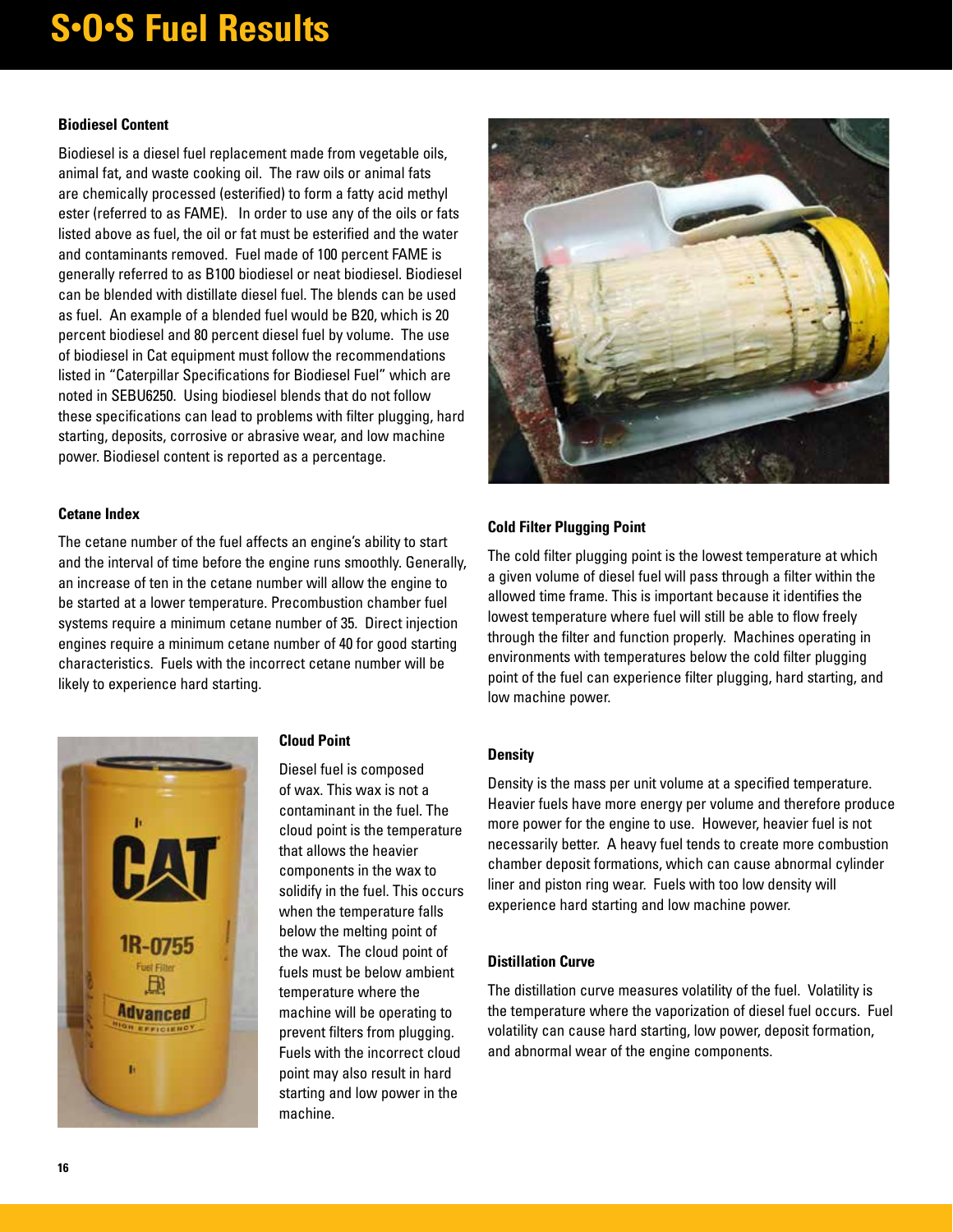

#### **Elemental Analysis**

Elemental analysis detects the wear elements as well as possible contaminants. This analysis can detect particles up to 10 microns in size and the results are reported in parts per million, ppm. Elevated wear in a fuel can lead to deposits.

Typical wear elements include aluminum, chromium, copper, iron, lead, silicon, sodium and tin. The presence of oil additives in fuel may indicate a fluid transfer problem. The presence of biodiesel components can also be detected and may identify problems with biodiesel contamination.

#### **Flash Point**

The flash point is the temperature at which fuel vapors can be ignited when exposed to a flame. This is determined based on the type of fuel and the fuel to air ratio. Flash point is monitored for safety reasons and does not relate to engine or machine operation. The minimum flash point for most diesel fuels is about 52ºC (125ºF).

#### **Microbial Growth**

The combination of fuel and water provide an ideal environment for microbial growth. Bacteria and fungus live in the water and feed on the fuel. The presence of these microbes in fuel can result in filter plugging, corrosive or abrasive wear, and low machine power.

#### **Oxidation Stability**

When the fuel is stressed and stored for long intervals oxidation can occur. Oxidation can cause the darkening of the fuel and lead to deposit formation. Fuel composition and environmental factors such as pressure and temperature can affect the oxidation rate. Biodiesel and blends of biodiesel have lower oxidation stability compared to diesel fuels. Oxidized fuel may result in filter plugging, deposits and low machine power.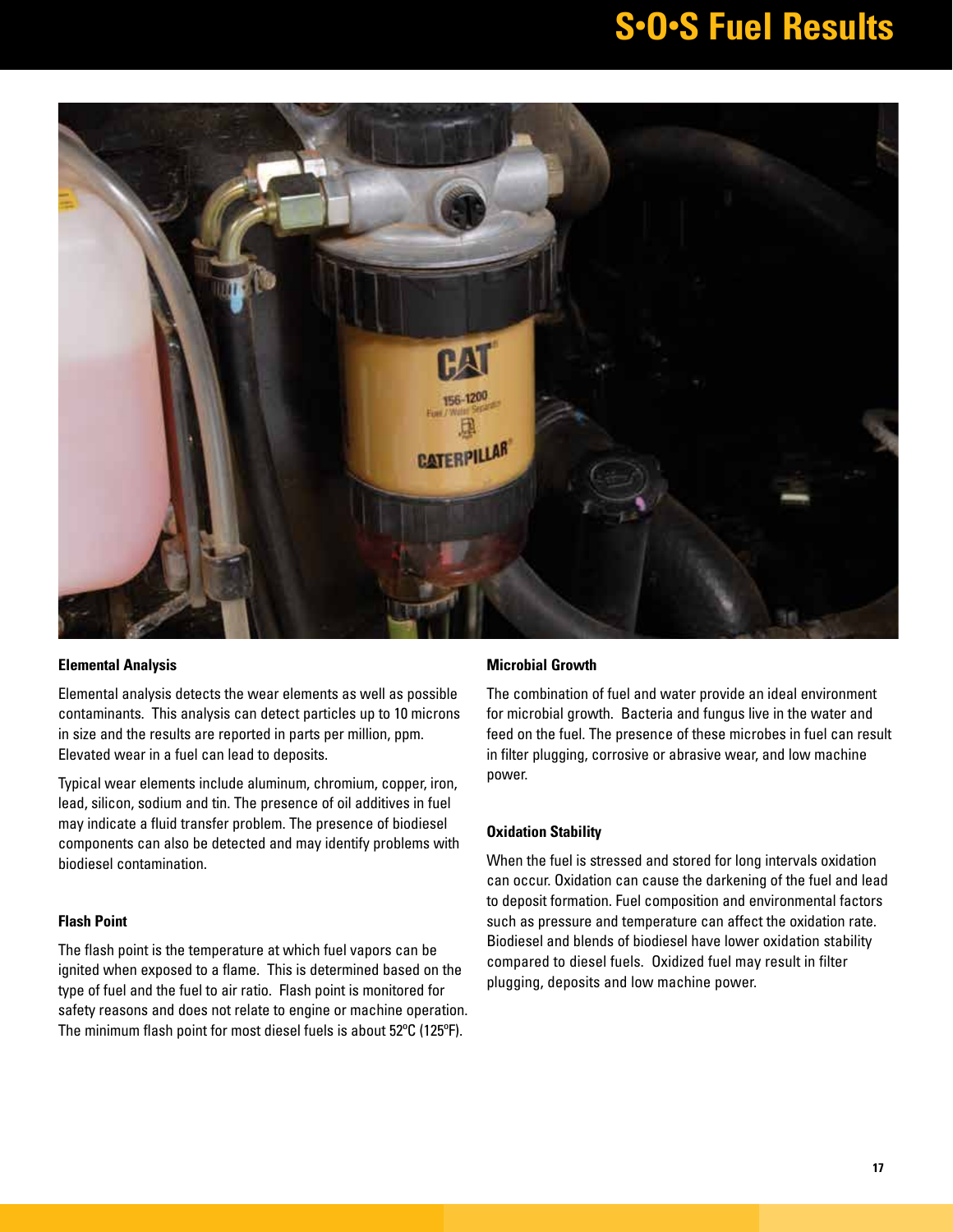#### **Particle Count**

Particle count analysis is used to evaluate particles larger than 10 microns. Particle count results are listed as an ISO code and a channel count. Channel counts are reported in counts per milliliter of sample (counts/mL). The ISO code is a summarization of the channel count results. An increase in ISO code results could indicate an increase in wear or the presence of contaminants. For more information on particle counts and ISO codes refer to PEGJ0045. Elevated particle counts can cause plugged filters, hard starting and low machine power. Additionally, solid particulates can become trapped on the filter, tank walls, and fuel lines, which may result in a shortened fuel filter life, dirty fuel tanks, clogged lines, and plugged screens.

#### **Pour Point**

The pour point of the fuel is the temperature that is required for fuel to flow. Below this temperature so much wax has solidified that the fuel is more solid than liquid and will not flow through a filter or fuel system. Pour point will always be lower than the cloud point. A fuel's pour point should be at least 6°C (10°F) below the lowest ambient temperature that is required for engine start-up and for engine operation. To operate the engine in extremely cold weather, No. 1 fuel or No. 1-D fuel may be necessary because of the lower pour points of these fuels. Using a fuel with the improper pour point can cause hard starting.

#### **Sulfur Content**

Fuel sulfur levels affect exhaust emissions. Sulfur in the fuel results in the formation of sulfur dioxide (SO2) and sulfur trioxide (SO3) gases in the exhaust gas. Sulfur in the exhaust gas can cause corrosive and abrasive wear. It can also interfere with the operation of aftertreatment devices such as the Diesel Particulate Filters (DPF), Diesel Oxidation Catalysts (DOC), Selective Catalytic Reduction (SCR) and/or Lean NOx Traps (LNT).

Various emissions laws, regulations and mandates control the maximum amount of sulfur allowed in fuel. Consult federal, state, and local authorities for guidance on fuel requirements for your area. Refer to the engine/machine specific Operation and Maintenance Manual and after-treatment device specific documentation for further guidance.

#### **Viscosity**

Viscosity is a measure of a liquid's resistance to flow at a specific temperature (for example 40°C). High viscosity means the fuel is thick and does not flow easily. The viscosity of the fuel is significant because the fuel serves as a lubricant for fuel system components. The fuel must lubricate the fuel system in both extremely cold and in extremely hot temperatures. Using fuels at the incorrect viscosity can result in filter plugging, hard starting, corrosive and abrasive wear as well as low machine power.

#### **Water Content**

There are three types of moisture in fuels: dissolved moisture, free and dispersed moisture, and free and settled moisture at the bottom of the tank. Excessive water in fuel can cause fuel filter plugging, hard starting, corrosive wear, adhesive wear and low power as well as damage to the fuel pump and injectors. Water contamination can be introduced into the fuel during shipment or as the result of condensation during storage.

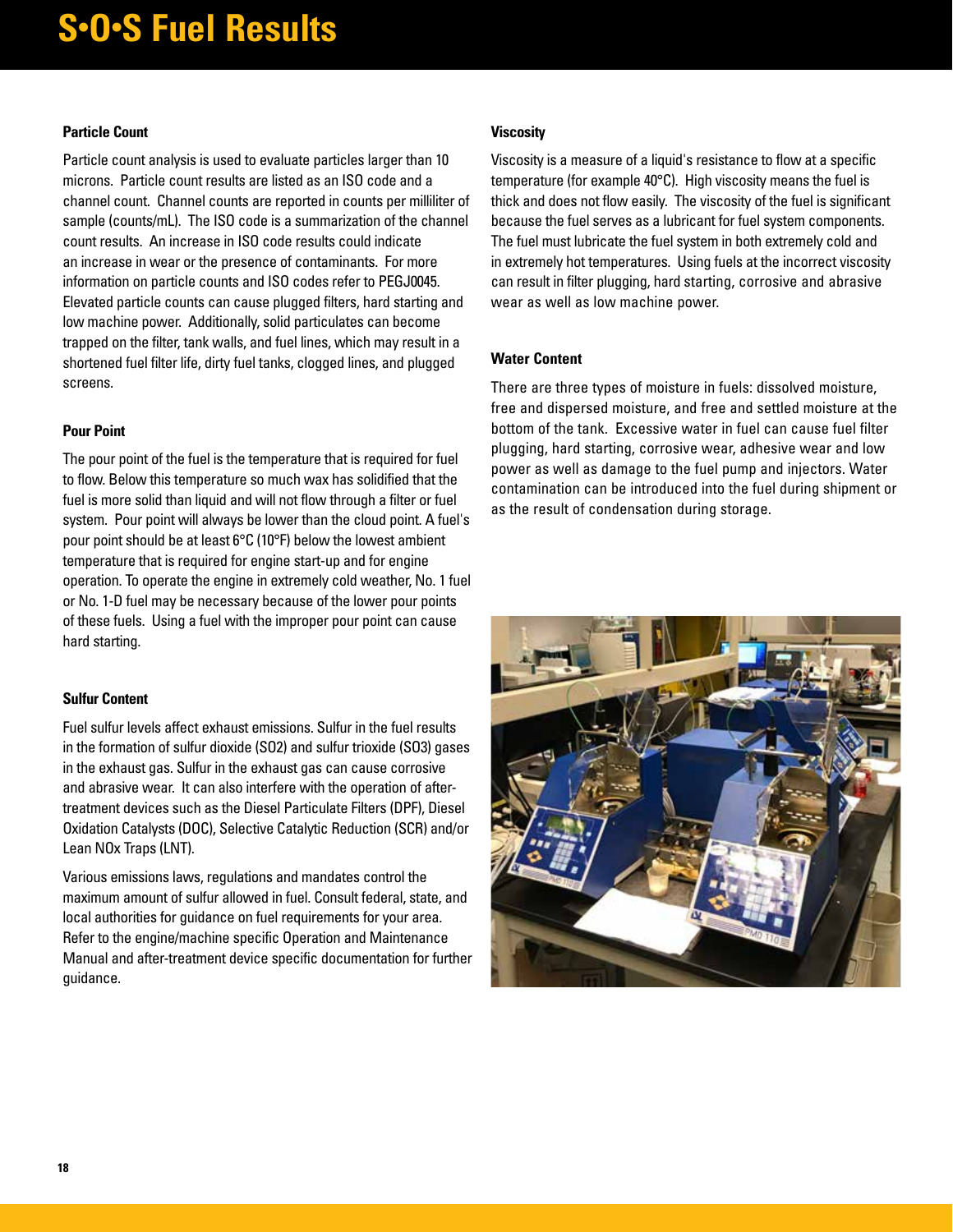## **S•O•S on My.Cat.Com**

# **Overview of S•O•S Services on My.Cat.Com**

With My.Cat.Com, it's fast and easy to monitor the effectiveness of your equipment maintenance program. My.Cat.Com is a website that pulls your data together from different Caterpillar sources into one site. It allows you to better and more easily manage your fleet by displaying items that need immediate attention on the homepage.

My.Cat.Com provides users with access to the following funtionalities:

- Configurable Dashboard
- Fleet View
- Equipment and Fluid Maintenance
- Component History
- Equipment History
- Sample Details
- Sample Actions
- Data Comparison / Graphing
- Sample Pre-Registration / Barcode Label Generation
- Report Views

For more information, see your Cat Dealer today or visit www.my.cat.com.

| <b>STATISTICS</b><br>WELCOME               |                 | <b>BANPLE STATUS</b>                  | ۰                         | SANPLES IN PROGRESS | ٠                                | ALERT LEVILS                |                                                                                          | ۰      |
|--------------------------------------------|-----------------|---------------------------------------|---------------------------|---------------------|----------------------------------|-----------------------------|------------------------------------------------------------------------------------------|--------|
| Saackages-Fri, Docume, F., 2019, 69-91-30. |                 |                                       |                           |                     |                                  |                             |                                                                                          | m      |
|                                            |                 |                                       |                           |                     |                                  |                             | $10+$<br><b>SIDE AGAIN</b>                                                               |        |
|                                            |                 | <b>III</b> for <b>III</b> is flexible |                           |                     | ÷                                |                             | <b>IS</b> Arrest Fatesment<br><b>Munica Composition</b><br><b>B</b> Its in rise forgoint |        |
| <b><i>MICENTLY SUBMITTED SAMPLES</i></b>   | Leased          | tiens -                               | ۴<br>$\ddot{\phantom{a}}$ | ASMT SL             | RECENTLY SAMPLED ASSETS<br>MALTH | <b>MEALTH-MELTICARY</b>     |                                                                                          | ۴<br>۰ |
| Lidition.<br><b>RED-RENO COD</b>           | 10242016        | in Private in                         | -<br>実                    | <b>STATISTICS</b>   | 玉                                | $\mathcal{F} = \mathcal{F}$ | $\overline{\phantom{a}}$                                                                 | n      |
| $B(2-4)$ (1) $1$                           | <b>Girl</b> ane | a Provinci                            | ×                         | <b>House Take</b>   | Δ                                | 五田上                         |                                                                                          |        |
| la la facto del militar                    | stabilizative   | Jr. Prigness                          | $\ddot{}$                 | $=$                 | Δ                                | A.A.A.                      | ×                                                                                        |        |
| ALTX-RESERVED.                             | SM 50/2016      | in Fragmen                            | $\overline{1}$            | <b>Yo six</b>       | Δ                                | $\Delta\Delta$              |                                                                                          |        |

#### **View and analyze fluid sample information online – anytime and anywhere**

- Access information with an internet browser on your Cat Dealer's website – no additional software required.
- View current data— no waiting for uploads
- Access to oil, coolant, and fuel sample data
- Minimize paper filing and storage, while maintaining the ability to generate and print reports and graphs when needed.